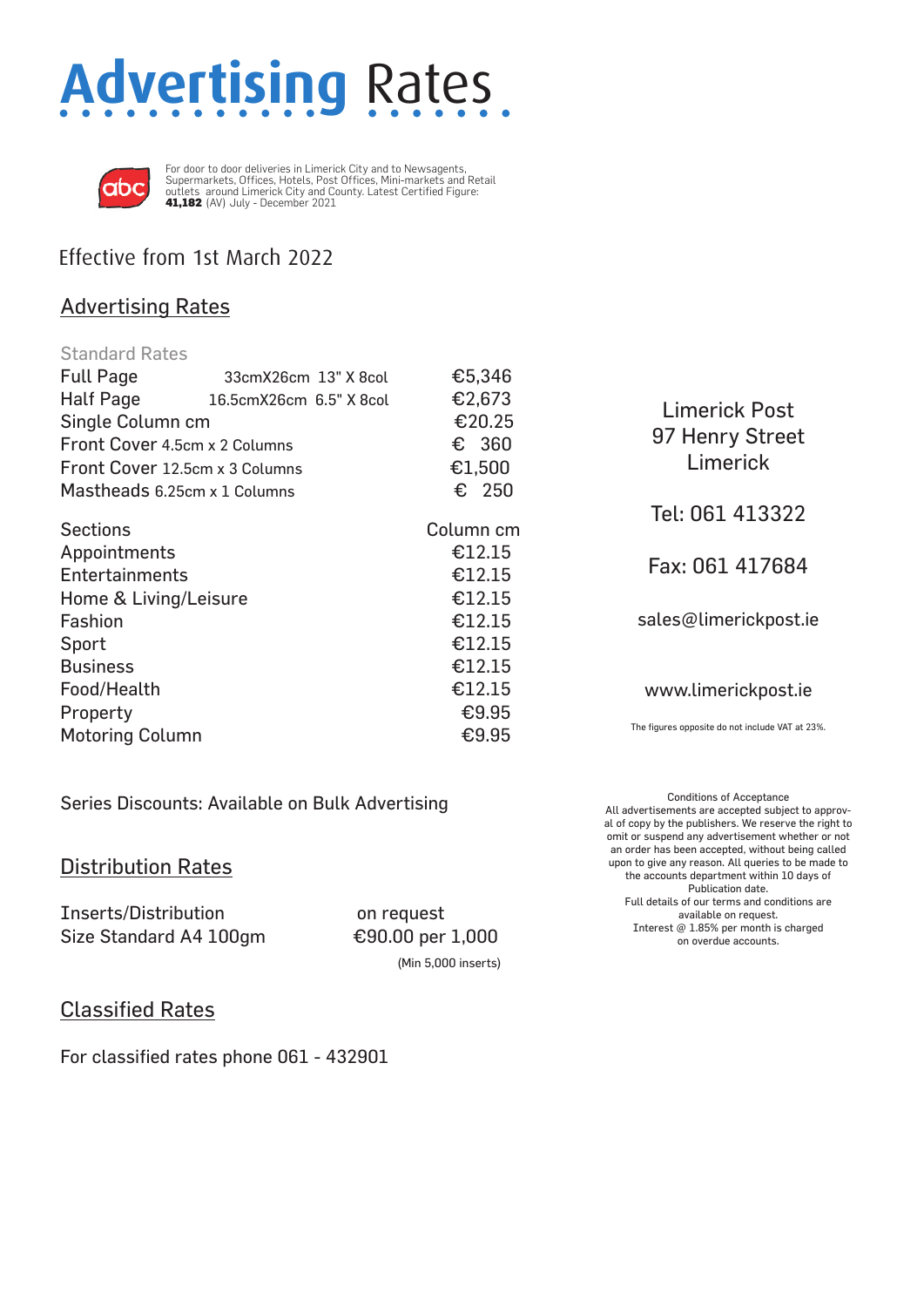# **Distribution** Door to Door Only



For door to door deliveries in Limerick City and to Newsagents, Supermarkets, Offices, Hotels, Post Offices, Mini-markets and Retail outlets around Limerick City and County. Latest Certified Figure: 41,182 (AV) July - December 2021

|                   | CITY                             |          |
|-------------------|----------------------------------|----------|
| Area No.          |                                  | Quantity |
| 01                | <b>WOLFE TONE STREET</b>         | 270      |
| 02                | O'CONNELL AVE / WOLFE TONE ST    | 247      |
|                   |                                  |          |
| 03                | <b>GREENPARK SCR</b>             | 131      |
| 05                | <b>GREENFIELDS</b>               | 222      |
| 06                | <b>BALLINACURRA GARDENS</b>      | 228      |
| 16                | <b>FITZHAVEN SCR</b>             | 269      |
| 38                | <b>BROOKVILLE</b>                | 225      |
| 39                | <b>CAHERDAVIN HEIGHTS</b>        | 194      |
| 39A               | CAHERDAVIN                       | 176      |
| 40                | <b>CAHERDAVIN LAWN</b>           | 180      |
| 41                | CAHERDAVIN HEIGHTS GLENMORE      | 135      |
| 41B               | <b>CRATLOE COURT</b>             | 216      |
| 42                | <b>CAHERDAVIN PARK</b>           | 286      |
| 43                | <b>WOODVIEW PARK</b>             | 285      |
| 48                | <b>KENNEDY PARK/JANESBORO</b>    | 295      |
| 48B               | <b>KENNEDY PARK/GLASGOW PARK</b> | 135      |
| 53                | FERNDALE, ENNIS ROAD             | 144      |
| 47                | CLUAN DARRAGH/ AYLESBURY         | 126      |
| 22                | LYNWOOD/GRANVILLE PK             | 244      |
| 22A               | HILLTOP/HILLCROFT                | 229      |
| 23                | DUBLIN ROAD / PARKWAY CENTRE     | 450      |
| 24                | <b>GLENBROOK / GLENDALE</b>      | 322      |
| 26                | MILL ROAD-CORBALLY               | 396      |
| 27                | <b>COLLEGE PARK-CORBALLY</b>     | 248      |
| 28                | ABBEYVALE-CORBALLY               | 207      |
|                   |                                  |          |
| 29                | ROSENDALE-CORBALLY               | 293      |
| <b>TOTAL</b>      |                                  | 6,153    |
|                   | <b>SUBURBS</b>                   |          |
| Area No.          |                                  | Quantity |
| 07                | <b>MOUNT ARBOUR</b>              | 279      |
| 07A               | <b>HUNTSFIELD</b>                | 207      |
| 04                | KILTERAGH                        |          |
| 08                | VARTRY/AISLING-RAHEEN            |          |
|                   |                                  | 300      |
|                   |                                  | 284      |
| 08A               | FORTFIELD-RAHEEN                 | 205      |
| 09                | <b>MEADOWVALE</b>                | 180      |
| 09A               | <b>RAHEEN</b>                    | 333      |
| 10                | <b>BALLYKEEFFE</b>               | 124      |
| 10A               | DOORADOYLE EST.                  | 162      |
| $12 \overline{ }$ | FR. RUSSELL ROAD                 | 418      |
| 12A               | <b>ABBEY COURT</b>               | 90       |
| 17                | OAKFIELD/CRAGAUN                 | 296      |
| 18                | MUNGRET WOODS/ARD ALUINN         | 90       |
| 13                | FOXFIELD/CUL CRANNAGH            | 324      |
| 14                | LISSANNATRA/OAKLEIGH             | 326      |
| 15                | SPRINGFIELD/SLUGAIRE             | 122      |
| 49                | <b>LOWER MONALEEN</b>            | 333      |
| 50                | GOLF LINK ROAD                   | 152      |
| 56                | <b>GLENSIDE ANNACOTTY</b>        | 348      |
| 57                | MONALEEN, BEECHFIELD             | 430      |
| 58                | GLEANTANE/KYLEMORE               | 422      |
| 60                | EVANWOOD, MONALEEN               | 120      |
| 61                | HAWTHORNS/CASTLEBROOK MANOR      | 110      |
| <b>TOTAL</b>      |                                  | 5,615    |
|                   |                                  |          |
| <b>TOTAL</b>      |                                  | 11,808   |

Inserts: Size Standard A4 100gm €90 .00 per 1,000 (min. 5,000)

Limerick Post 97 Henry Street Limerick

Tel: 061 413322

Fax: 061 417684

sales@limerickpost.ie

www.limerickpost.ie

The figures opposite do not include VAT at 21%. Conditions of Acceptance All advertisements are accepted subject to approval of copy by the publishers. We reserve the right to omit or suspend any advertisement whether or not an order has been accepted, without being called upon to give any reason. All queries to be made to the accounts department within 10 days of Publication date. Full details of our terms and conditions are available on request. Interest @ 1.85% per month is charged on overdue accounts.